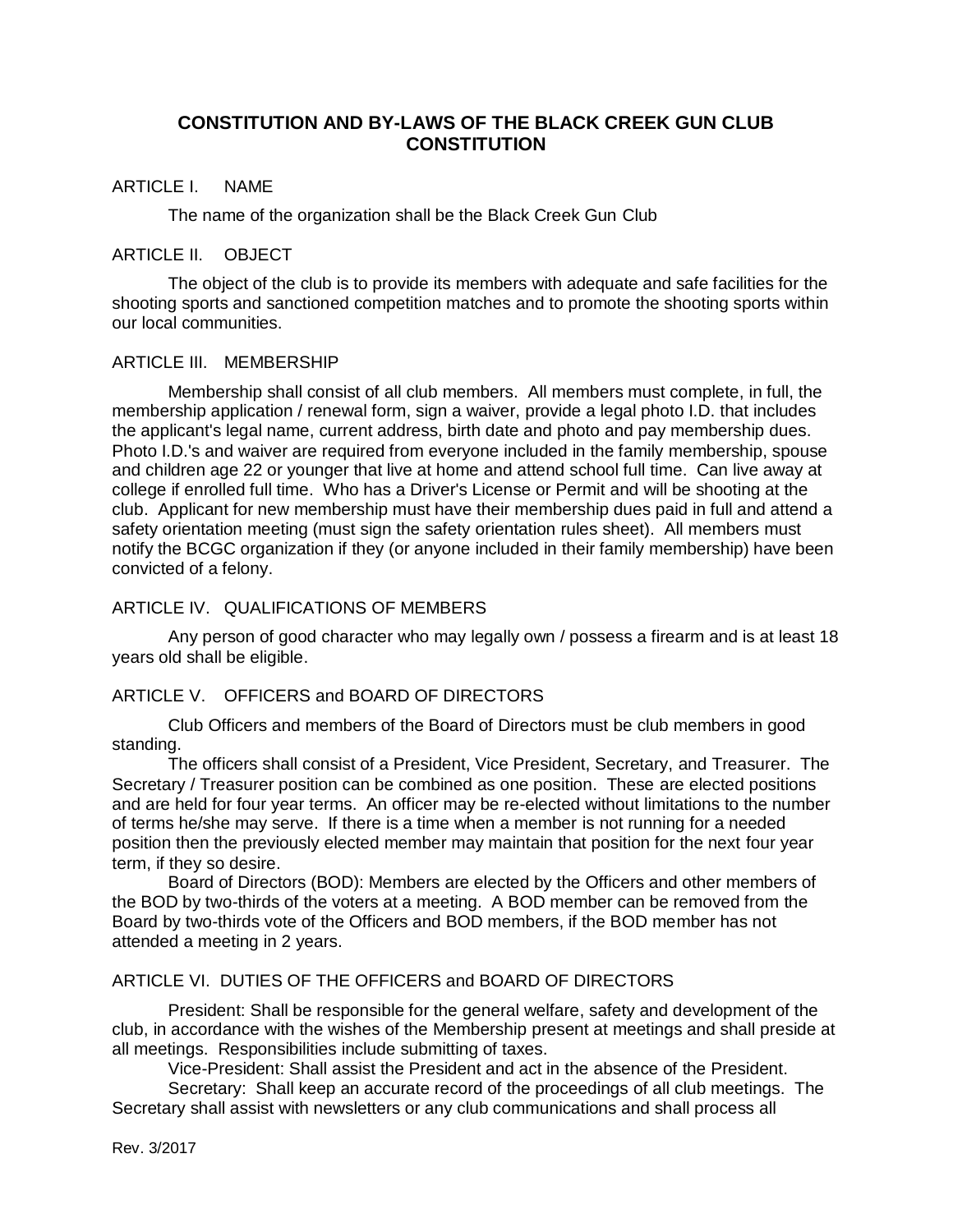member applications (new and renewal), waivers, safety sheets, distribute new membership cards and lock combination information.

Treasurer: Shall receive club monies, maintain a club bank account and keep accurate accounting of all club monies. He/she shall be responsible for paying all club debts, with club monies, such as rent, taxes or other bills.

Board of Directors (BOD): The BOD shall assist the Officers in investigating and reviewing details of any situation or problems concerning the club. They shall make recommendations for any problem resolution. The BOD shall make recommendations for improved safety and/or improvements to the club. The BOD shall review the Constitution and By-Laws every four years, with the newly elected Officers, in May, coinciding with the election of new Officers.

#### ARTICLE VII. MEETINGS

Club Members Meetings (open meetings) shall be held, at minimum, of once a year. Notice of a general Members Meeting shall be posted at the club and/or sent in a member's letter or e-mail.

Board of Directors Meetings (including the Officers): Club Officers and the BOD shall meet at least twice a year (once during the open member meeting) or more as deemed necessary by the President, Officers or Board members.

## ARTICLE VIII. COMMITTEES

Committees shall be appointed by the President or with the approval of the President, through the Vice President, Secretary, Treasurer or a member of the BOD.

### ARTICLE IX. ELECTIONS

Officers shall be nominated and elections held during the annual Member's meeting in April and take office in May. Elections, by secret ballot, shall be held every four years or sooner if it is necessary to replace a resigning officer. Replacement officers shall hold office until the completion of the original term such that the re-election schedule is maintained. Winner of an election is by majority vote.

Nominees for Officer positions shall be members in good standing and must have been so for at least the 3 consecutive prior years. The Board of Directors has the power to override this requirement by 2/3 vote of attending BOD members.

### ARTICLE X. CHANGES to the CONSTITUTION and BY-LAWS

Any member may suggest an amendment in writing to a club Officer or member of the BOD. Any proposed changes will be posted at the club and/or put in a letter / e-mail and will include information concerning the proposed amendment or alteration.

To determine if an alteration or amendment to this Constitution and By-Laws will be approved, the members present and voting shall vote for or against such amendments or alterations. The decision will be determined by two-thirds vote. This may be done by open or closed ballot whichever the President decides is best for the integrity of the club.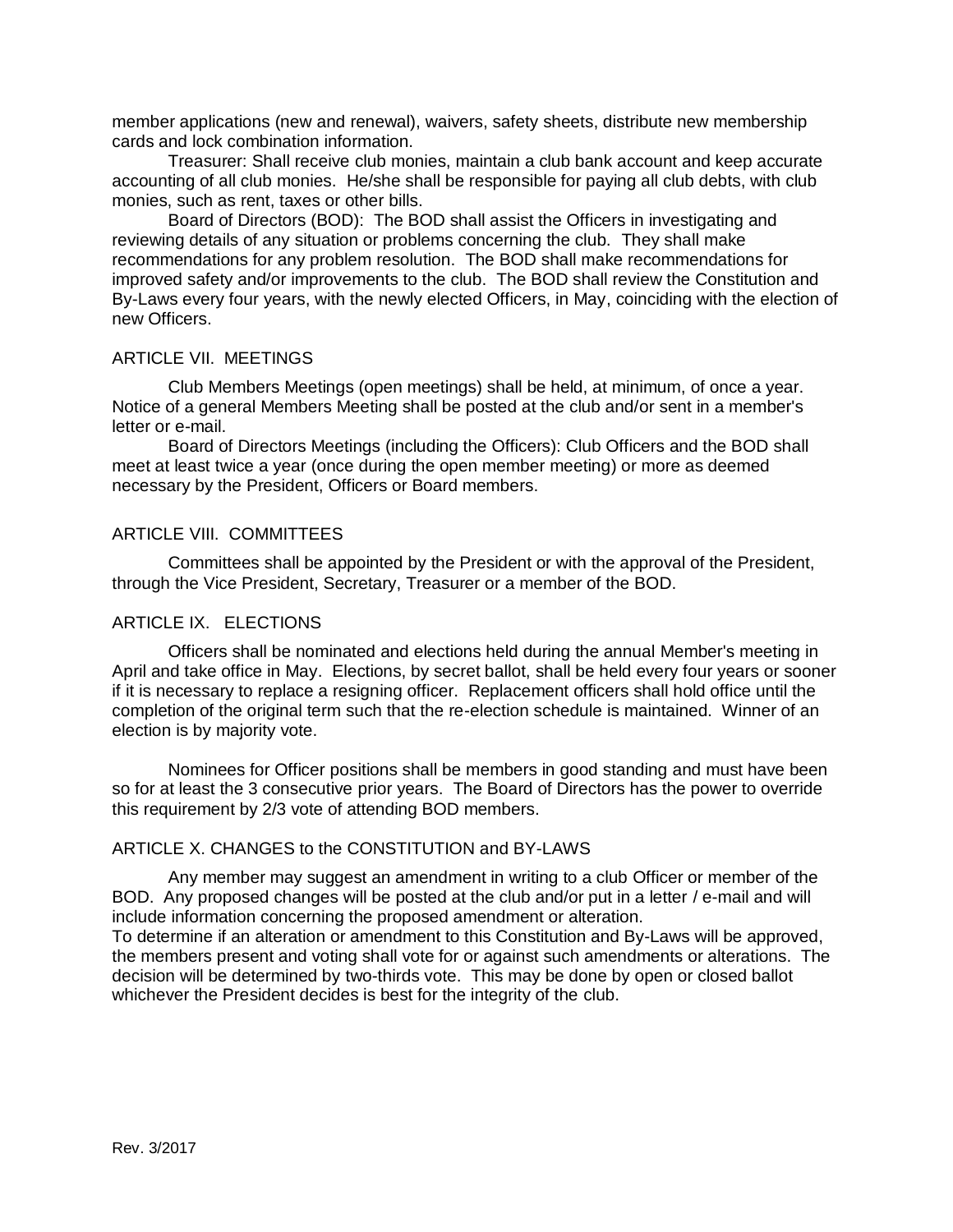## **BY-LAWS**

### SECTION I. QUALIFICATIONS OF MEMBERS

Any applicant to membership in the Club must be 18 years or older, complete an application and waiver, provide a photo ID, receive safety training and sign a safety sheet, and pay membership dues.

Family Membership includes the primary member, spouse and children (age 22 or younger) in school full time that live at the same address, (includes children that are living away while attending college full time). Applicants must be accepted by at least 2 club officials (officers and BOD).

### SECTION II. CONDUCT OF MEMBERS

Club members shall refrain from using profanity or under the influence of alcohol or drugs while on Club property.

Club members shall not take part in any shooting sport while intoxicated. His condition shall be determined by the Match Director or Range Officer.

If a member is inebriated he/she shall lose their membership permanently (banned and barred, as necessary and receive no refund).

All members and their guests must completely fill out the log-in / log-out book at each visit. Guests must fill out a waiver prior to shooting at the range. All members are responsible for their guests. A member may bring the same guest twice. After that, the guest is encouraged to join the Black Creek Gun Club. A guest may only use our range twice; it does not matter which member brings the guest they are only allowed two visits in total. Exceptions may be allowed by the President upon request.

Safety is of the greatest importance; therefore, any member or guest found endangering others or property by flagrant disregard of safe firearms handling practices and/or the club's safety rules, may be required to leave the Club grounds and/or subject to SECTION V.

#### SECTION III. GENERAL RULES

No member shall remove a piece of equipment from Club premises for any purpose unless authorized by the Officers or members of the BOD. To do so, the member is subject to SECTION V.

Any member willfully destroying or misusing equipment or property of the Club shall be fined an amount sufficient to replace same and subject to SECTION V.

Any member leaving the club membership shall return all Club property to the President, Vice-President. No member shall make any purchase and/or transact any business of any nature for or in the name of the Club without written authorization of the President or Vice-President. To do so the member is subject to SECTION V.

The Constitution and By-Laws shall be provided on the web site

(www.BlackCreekGunClub.com or current) and/ or posted in the clubhouse.

Voting membership shall consist of 1 registered member per paid membership, who is at least 18 years old and present at the meeting.

## SECTION IV. DUES

Annual dues shall be \$100.00 per year; the due date shall be on the application. New members shall be charged an additional \$25.00 fee for administrative services. For renewal of membership, a late fee of \$15 will be added to any renewal received (that has a postmark date)